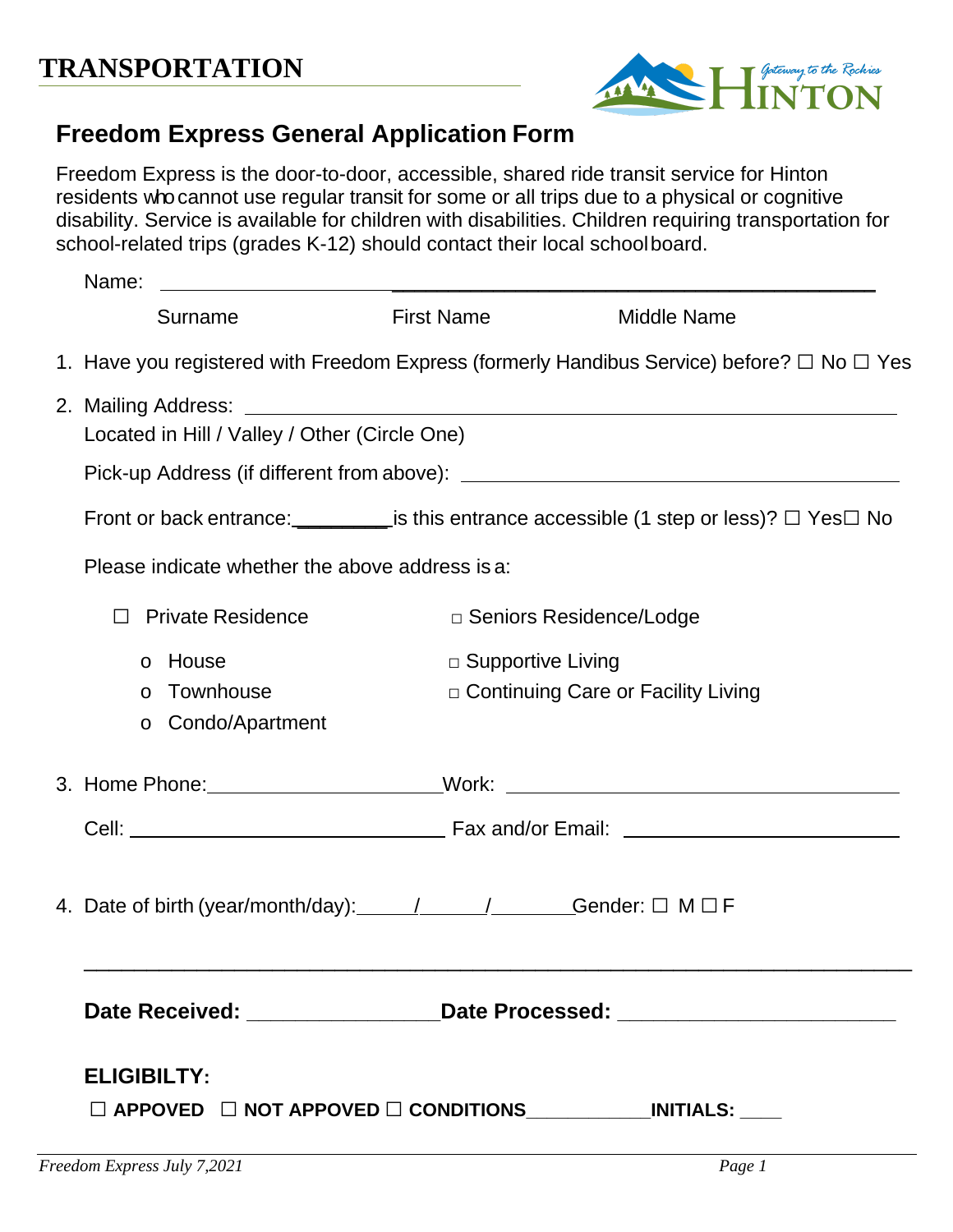5. List two people we can contact in an emergency (24 hours a day):

|                            | Ph. (work): _______________________________ |
|----------------------------|---------------------------------------------|
|                            |                                             |
| Relationship to applicant: | Relationship to applicant:                  |

 6. Which primary mobility aid(s) do you use when traveling in the community: (check all that apply)

| □ None                                           | □ Walking Cane         | $\Box$ Interpreter/Intervener |  |  |
|--------------------------------------------------|------------------------|-------------------------------|--|--|
| □ Service Animal                                 | □ Long White Cane      | $\Box$ Communication Devices  |  |  |
| □ Personal Attendant                             | $\Box$ Crutches        | □ Hearing Aid                 |  |  |
| $\Box$ Leg Braces                                | □ Walker *             | □ Manual Wheelchair *         |  |  |
| $\Box$ Prothesis                                 | □ Collapsible Walker * | □ Powered Wheelchair *        |  |  |
| $\Box$ Oxygen Tank                               | □ Scooter *            | $\Box$ Other:                 |  |  |
| *Provide the outside dimensions of mobility aid: |                        |                               |  |  |

\*Combined weight of passenger & mobility aid: □ Less 800 lbs or □ More than 800 lbs?

*Note: All mobility aids must be kept in good condition, or they cannot be accommodated on Freedom Express. If Freedom Express cannot properly secure your mobility aid, we may not be able to provide you with service.*  Freedom Express vehicle wheelchair lifts measure  $30''$  x  $50''$  (76 cm x 127 cm.) Equipment larger than this *cannot be accommodated. The combined weight of the passenger and mobility aid must not exceed 800 lbs.*

7. Will you require a mandatory attendant for medical or behavioral reasons when you are traveling in the Freedom Express vehicle?

**□** No **□**Yes – Explain:

*Note: Registrants displaying unacceptable behavior that affects other passengers and/or the operator will be required to always ride with an attendant. Mandatory Attendant designation is for clients who require supervision ON the vehicle, not at their destination or to assist with parcels, etc.*

## 8. Can you be left alone at your destination? **□** Yes **□** No

*If a mandatory attendant is required, the registrant will not be able to book any trips for travel without a mandatory attendant. This applies to all trips.*

Explain: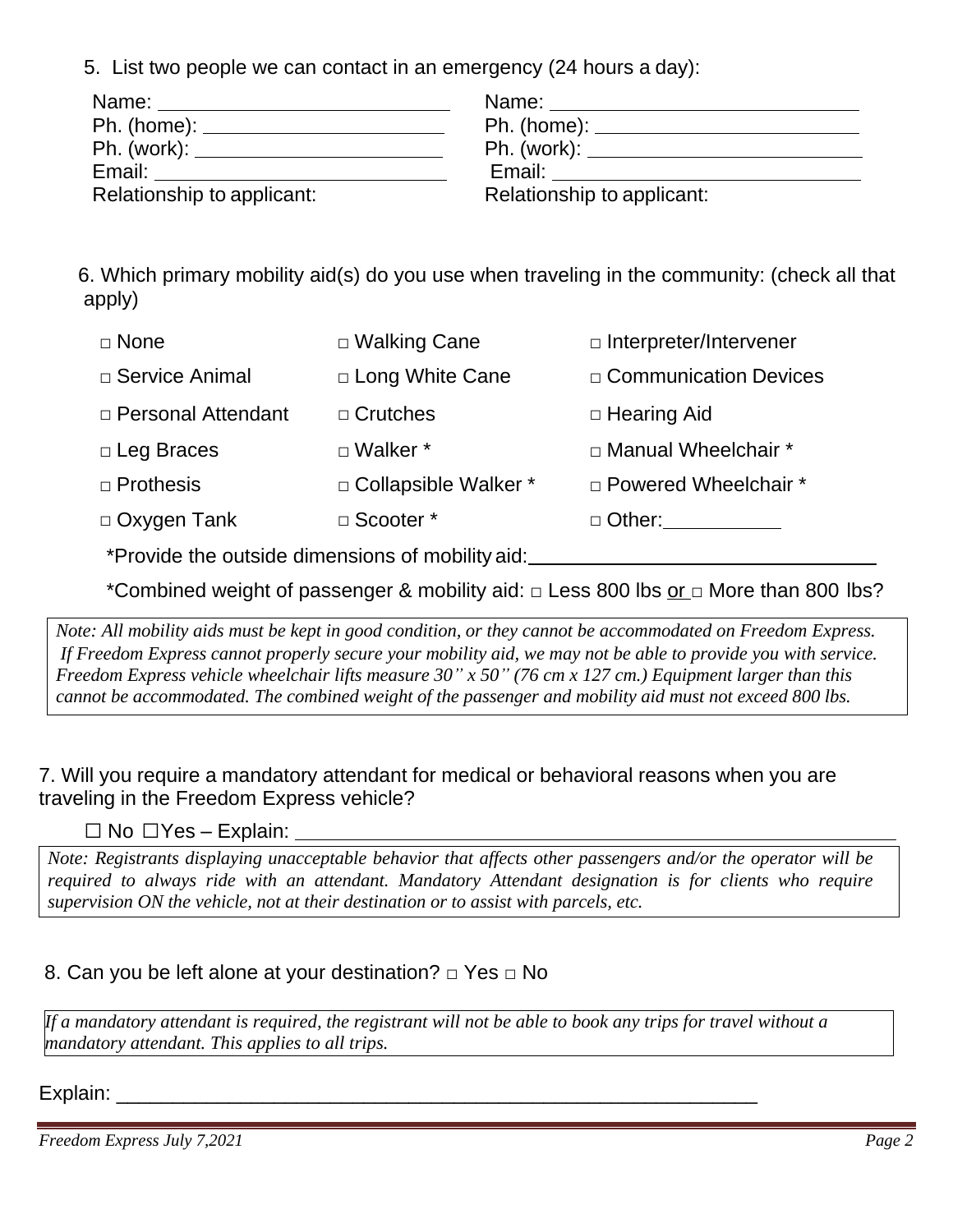9. Can you be left alone at home? **□** Yes **□** No Explain:

If you answered No to one of these questions, you must provide a contact and address (preferably nearby) as alternate to drop you off at:

|  |  | 10. Please provide any additional information that may be relevant to this |  |  |  |
|--|--|----------------------------------------------------------------------------|--|--|--|
|  |  |                                                                            |  |  |  |

*Note: Correct use of a securement safety system (wheelchair) and seat belt assemblies (passenger) is mandatory and a condition of use while traveling on Freedom Express. All Freedom Express registrants are required to wear a seatbelt/shoulder strap, unless they have a medical exemption stating that they are unable* to due to health reasons. If you are unable to wear a seat belt/shoulder strap, please include a medical *exemption with this application.*

| <b>Destination</b> | $\mathsf{Time}$ | Dav | Location | <b>Pick Time</b> | <b>Return Time</b> |
|--------------------|-----------------|-----|----------|------------------|--------------------|
| . .                |                 |     |          |                  |                    |
| <u>.</u>           |                 |     |          |                  |                    |
| J,                 |                 |     |          |                  |                    |

11. Service Start Date: **Letter** 

12. Is this service expected to be: **□** Only Once **□** Occasional **□** Long Term (Check correct choice)

I hereby declare that the information provided above is true and correct and represents my condition.

Applicant signature: \_\_\_\_\_\_\_\_\_\_\_\_\_\_\_\_\_\_\_\_\_\_\_\_\_\_Date\_\_\_\_\_\_\_\_\_\_\_\_\_\_\_\_\_\_\_\_\_\_\_\_\_\_\_

## **Additional Information To Share With Client:**

- **1.** Freedom Express cell number: (780) 817-0498 to book or cancel trips.
- **2.** 24-hour advance booking required.
- **3.** Same day bookings are not guaranteed.
- **4.** Clients should be ready for pick up 5 minutes before scheduled pick up.
- **5.** Punch Cards may be purchased at all Seniors Centre, Adult Day Program, Recreation Centre, Guild and Civic Centre. Only punch cards accepted for travel – no single ride cash fares.
- **6.** Freedom Express punch cards may be used on public transit.
- **7.** No refunds on punch cards.
- **8.** Keep receipts to claim federal personal income tax.
- **9.** Type of fares \$70.00 punch card 30 trips and \$30.00 punch card 10 trips.
- **10.** One free trip for new clients to try service. Pass available at FCSS office only.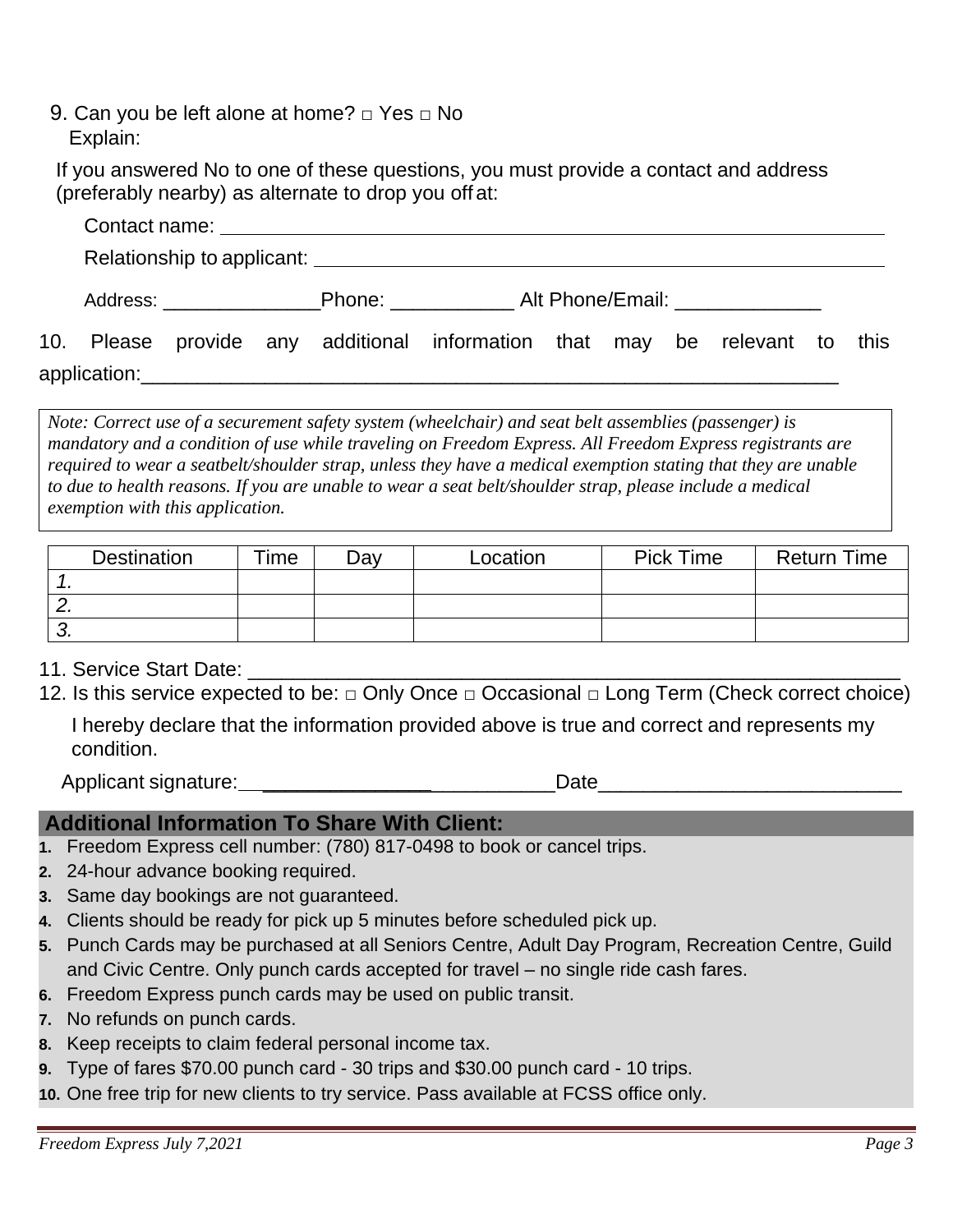**11.** Copies of operating schedule & fact sheet should be provided to all new registrants.